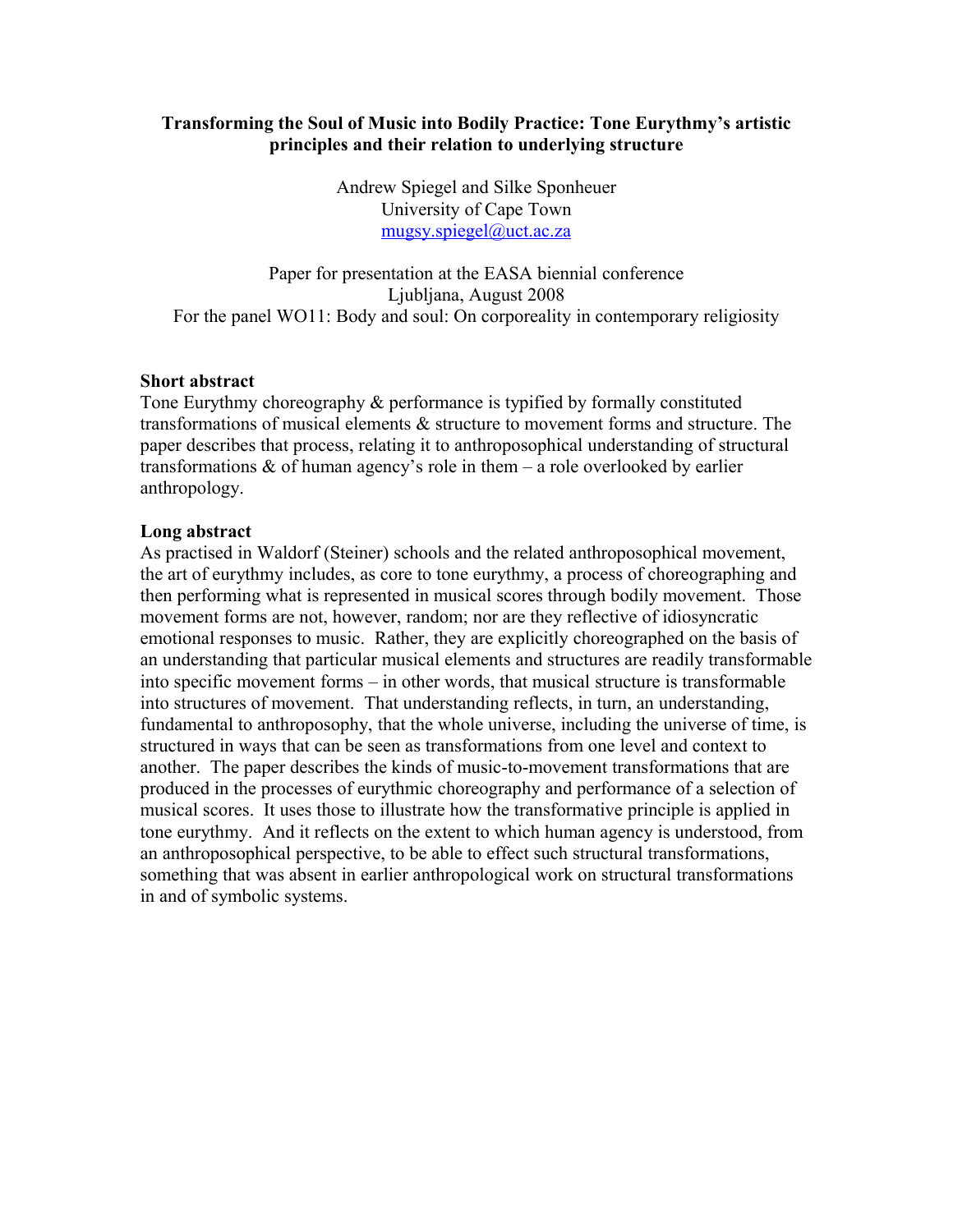### **Introduction**

One of the most distinctive features in the practice of anthroposophy – a philosophy developed from the work of Rudolf Steiner that undergirds the pedagogical principles used contemporarily in Waldorf/Steiner schools of which there are now over 900 worldwide – is the development and performance of eurythmy, and its use as a practical form of artistic expression in those schools.<sup>[1](#page-1-0)</sup> Eurythmy is itself an art form that can be and is performed, and that has the intention to make musical and spoken sound visible (as distinct from audible) in and through human bodily movement. Underlying that intention, moreover, is an understanding of the cosmos that associates diverse cosmic, astronomical, earthly and indeed human and other biological structures one with another, and that works towards agentively creating structural transformations that might enable humans to experience those structures viscerally and thereby as real phenomena, and not only to imagine or conceptualise them intellectually.

Given Steiner's (1923) statement that "the art of Eurythmy could only grow up out of the soul of Anthroposophy; could only receive its inspiration through a purely Anthroposophical conception", it is unsurprising that eurythmy practice today continues to be based on an understanding of the cosmos that derives from anthroposophical thought.[2](#page-1-1) In particular it is based on an anthroposophical understanding

- about relationships between cosmic structures and human social and ideational structures;
- of the world that associates tones, pitch and other sound-related phenomena with both cosmic processes and human soul experiences
- that such human soul experiences can be corporeally performable.

The paper considers how, through such understanding, eurythmists seek to create means to manifest those associated sounds, and especially their related soul (mood) experiences, and how they manifest them in relatively formalised human bodily movements that constitute a form of dance and that are undertaken in order to embody musical sounds and the soul experiences understood to be associated with them.<sup>[3](#page-1-2)</sup>

In the paper we outline the ways a selection of those sound-soul-body movement associations are understood and put into effect for the practice of musical eurythmy

<span id="page-1-0"></span><sup>1</sup> Eurythmy is also taught as a means to enable students to gain the ability to recognise how to work in concert with others while recognising their own individual spaces (social as much as spatial) around them. Following Sagarin (2003) we avoid the reifying term 'Waldorf Education'.

<span id="page-1-1"></span><sup>&</sup>lt;sup>2</sup> Anthroposophy is the term given by Rudolf Steiner to his approach to understanding life in the context of cosmic and spiritual forces. He gave it that name after he broke away, with a number of followers during the early  $20<sup>th</sup>$  Century, from the Theosophical Society. The split was primarily because of a difference of religious opinion regarding the importance or significance of Christ; and because of a difference of opinion about the extent to which modern scientific methods might be useful, as Steiner argued they are, for coming to terms with the spiritual world.

<span id="page-1-2"></span><sup>&</sup>lt;sup>3</sup> Eurythmy tends to emphasise upper rather than lower body activity as a means to communicate music visibly through bodily activity. In other words, more of the formalised movements associated with particular sounds are performed through upper body – especially arm – movements, rather than through use of the lower body which nonetheless is very active. In this paper we concentrate on the associations between human soul moods and sound/music structures without considering relationships to cosmic structures. That said, we note that Steiner himself developed the idea of tone eurythmy during the same weeks in 1915 that he was choreographing three eurythmy performances of cosmic structures.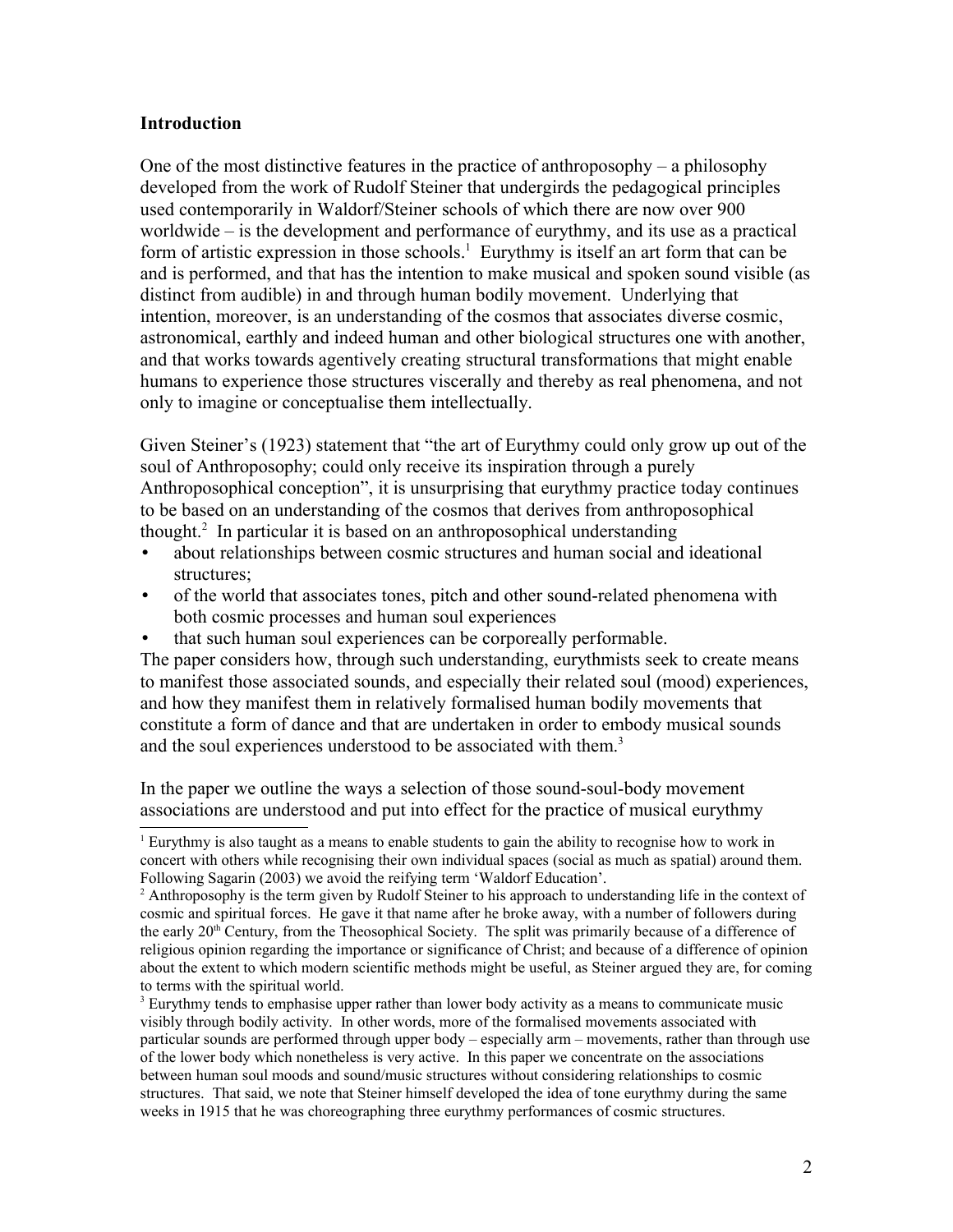which is today more commonly known as tone eurythmy: what Steiner (1998:1) called 'visible singing'. We do that to demonstrate how musical structures are seen eurythmically (as also musically) to be associated with particular human moods or emotions, and to explain how eurythmists consciously and therefore agentively transform those in turn into choreographies, and into particular performed gestures and movements that are themselves understood as structural reflections or transformations of the soul moods and emotions that they enact. Our ultimate reason for providing these explanations is, however, less to do with considering the ideas on which eurythmy is based than with raising questions about conventional structuralist analyses that regard structural transformation as a process involving shifts between deep structures of which actors are themselves either unaware or, at most, recognise only dimly as structures. We argue that for eurythmists, as indeed for all anthroposophical thinkers, the idea of structural transformation is one with which they work constantly, and one that, when structures are seen to lie deep below the surface, requires bringing them to the surface through transforming them in ways that allow them to be experienced directly as human phenomena. In other words, the material we present provides an example of conscious human agency effecting structural transformations in and of themselves. We argue that that is a process that is not commonly featured in or described by structuralist analyses, precisely because the structures conventionally subject to such analysis are understood to be so deeply imbedded that they are inaccessible to human agency – particularly the agency of those who subscribe to the principles that structuralists analyse. Those are principles which, according to conventional structuralist analysis, structure ordinary people's lives and cosmologies. Yet those ordinary people are not conventionally said to understand them as structures. Eurythmists, as most anthroposophists, appear to be an exception in that regard. We end our paper with some brief comments as to why that should be.

Before we proceed to present our material and analysis, a brief methodological and contextualising note about this paper and its co-authors is apposite. The paper draws on work that Silke Sponheuer, a practising eurythmist and founding director of the Kairos Eurythmy Training programme in Cape Town, has undertaken as part of a graduate programme in dance (choreography). It draws on particular aspects of the dissertation she is writing and which is being co-supervised by an innovative choreographer of African dance, Eduard Greyling, together with Andrew Spiegel, a social anthropologist who has recently developed a research interest in Waldorf pedagogy and related concerns – an interest which has also taken him very briefly into participant observation in a eurythmy class led, among others, by Sponheuer. The descriptions in the paper relating to music and eurythmy take their impulse from Sponheuer, while the commentary on structuralist analysis constitutes Spiegel's overlay.<sup>[4](#page-2-0)</sup> While at one level the paper is a collaboration between a graduate student and her supervisor, at another level it constitutes a collaboration between an anthropological researcher and an expert interlocutor and teacher of his in the field he is researching.

<span id="page-2-0"></span><sup>&</sup>lt;sup>4</sup> We must also acknowledge gratefully the assistance of Karl Geggus who has produced the video and other eurythmy imagery for this paper; Paula Spiegel and Ingrid Salzman for assistance with musical terminology and Nelson Fredsell and Raoul Spiegel for assistance with the diagrams and imagery.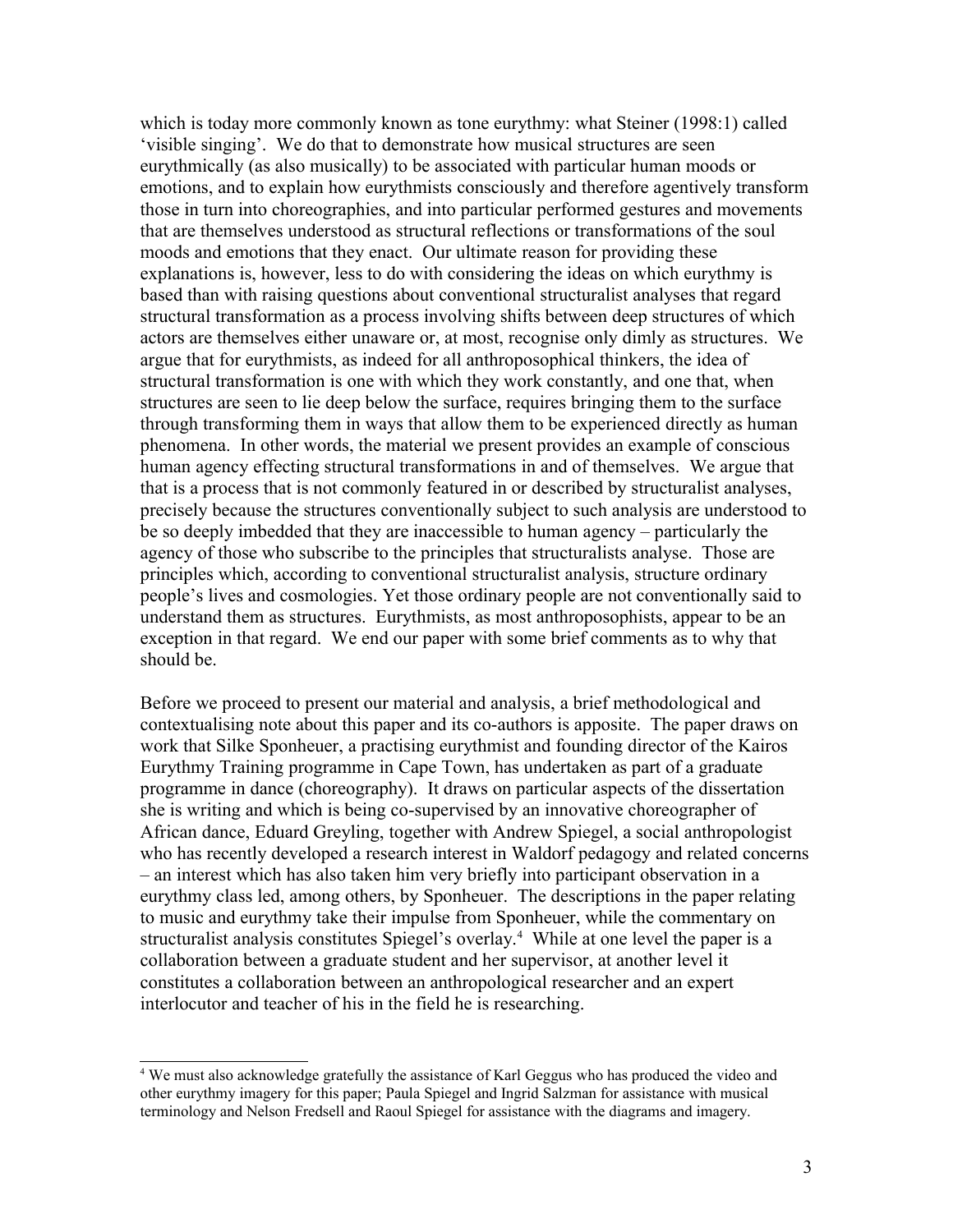#### **Associations of musical elements/structures with human emotions, and their eurythmic symbolisations**

Tone eurythmists work directly with musical scores, as well as with musicians who perform those scores by sounding them musically. They do that in order to create choreographies as well as eurythmy performances of those same pieces of scripted music that musicians sound in their performances. In most instances the music pieces selected are relatively short: classical solo pieces or pieces of chamber music, although whole symphonies too are choreographed and performed – one stage-eurythmy group based at the Anthroposophical Society's Goetheanum in Dornach, Switzerland, biennially produces and tours Europe with a eurythmical symphony.

The process of creating a tone eurythmy choreography and performance requires intense study of both the score and the sounded versions of that score in order to create both a set of individual movements that play out the elements of the music as seen in the score, and – crucially also – an overall feeling or impression of the intention of the whole music piece, something of the kind that one comes away with from a very well executed sounded performance of that piece.

In order for us to describe the associations of particular musical elements and structures with both human emotions and eurythmical movements, however, requires that we have, for heuristic purposes, to unpack those elements from the whole of which they are, and indeed intentionally should be seamlessly just part. We make this point because no eurythmy performance, as indeed no musical performance, would ever be so disaggregated into its elements. As Schönberg (1994:7; our added emphasis) has said: "tones, harmonies, rhythms are the parts that, *if correctly joined*, make up the musical result". By undertaking what might be called a deconstruction of music and its performance, we are in a sense following the principles of much structuralist analysis, since it too has disaggregated and dissembled whole myths and stories, as well as whole sets of social relations, in order to understand how the principles underlying them have come to be transformed from one context to another. In so doing, structuralist analysis tends too to break the overall message of the analysed piece.

We begin with the opening bars of Mozart's clarinet quintet in A-major, a piece of music which Sponheuer has choreographed and directed in performance. We use this only as a short example to illustrate what occurs when a musical score (or a part of such a score) is transposed into eurythmy performance. What we see and indeed hear here is the first introduction of a theme that (we can here only note) repeats itself six times and in diverse ways through the whole quintet, thus stressing its thematic character. We also here see and hear a series of individual notes at different pitches and of longer or shorter duration that are played by two violins, a viola, a cello and, in the seventh, eighth and ninth bars only, by a clarinet.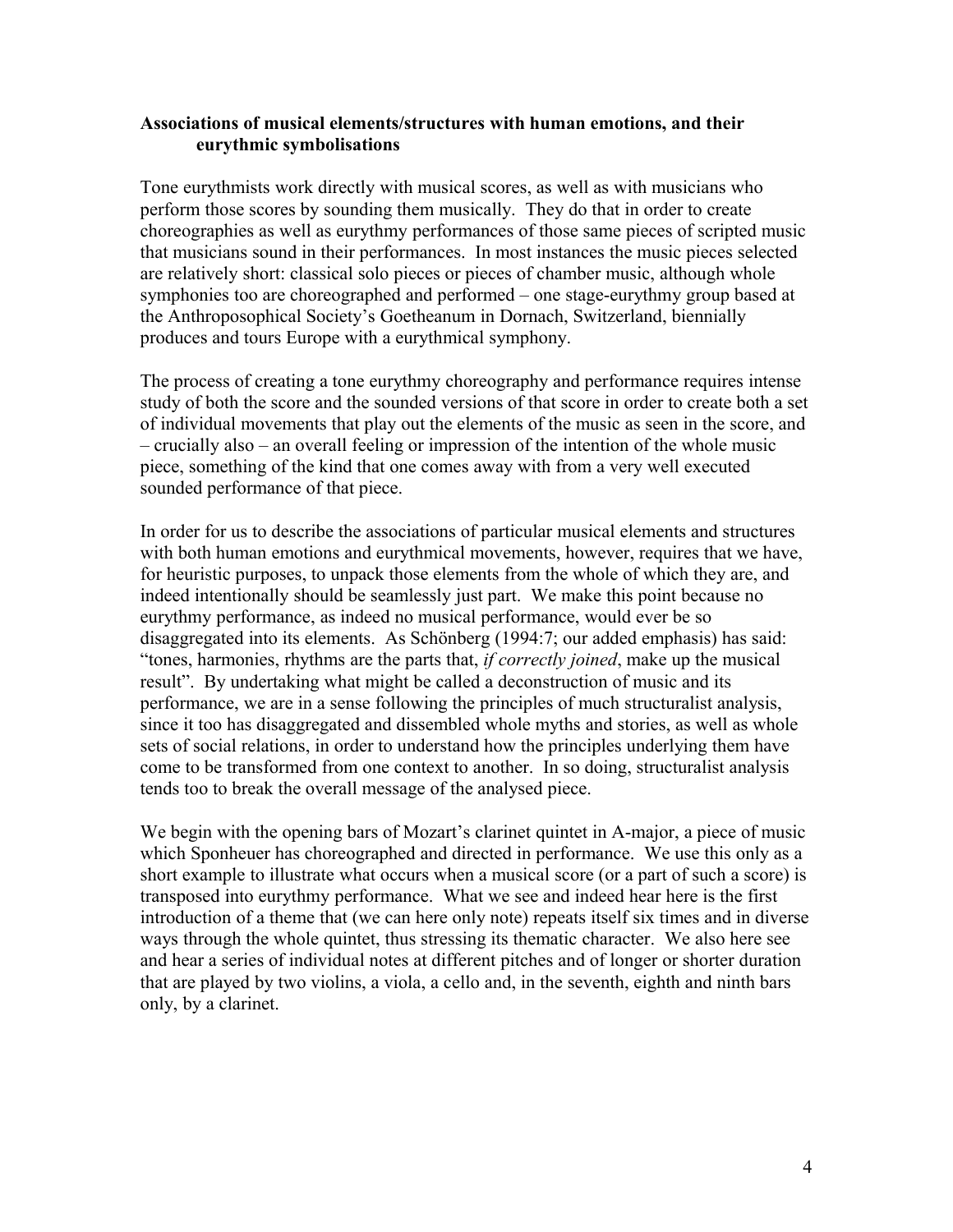

Looking at just the very first set of scored notes (in bar one) (see figure 2), we see that they call for the four string instruments each to intone a minim-length note. Looking at the image of the eurythmy performance as that first half bar begins, we see those same notes being intoned through bodily gestures by four eurythmists, each of them adopting a quite formal gesture that represents the particular note for their respective instrument, and each gesturally beginning to intone the note even before the musical sounding begins.





Now look at bar eight at which point the clarinet has already come in and only the second violin and the viola are scored to accompany it; and note the gestures of the various eurythmists at that point. Note in particular how in bar eight the first violin (line 2) and

*Figure 1. Opening bars of Mozart's Clarinet Quintet in A major KV581*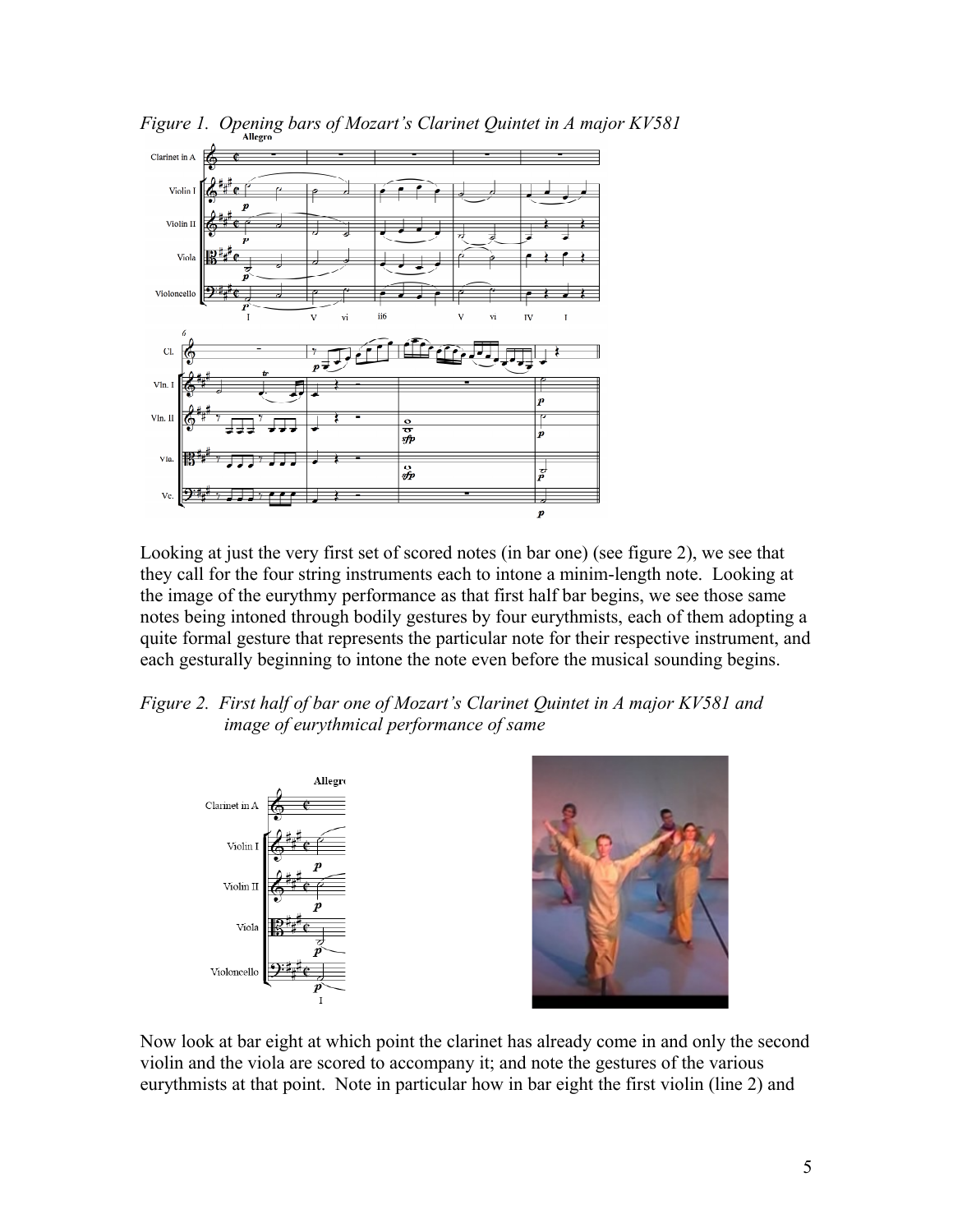cello (line 5) performers are quiet and almost still while the second violin and viola (lines 3 and 4 respectively) are relatively active and the clarinet is very active.











What we are stressing in considering these snapshot examples is simply some archetypical gestures whereby notes are intoned. Yet none of this offers insight into how or why those gestures have come to represent particular moods or emotions, how those in turn are understood to be associated with specific musical elements, nor indeed how eurythmists link them one with another to create the kinds of diachronic and moving picture that one expects from a performed piece of music, whether in a sounded or in a moved performance. We thus now move on to show how musical structures are seen eurythmically to be associated with particular human soul moods or emotions, that way in turn to be able to show how those are gestured eurythmically.

Musicians often describe particular musical forms or structures as manifestations of specific human moods or emotions. Eurythmists do the same – in their case in order to stylise the gesture combinations they use in their efforts to create embodied intonements of music. Such associations are made for a large variety of the structural elements found in music. For reasons of space we focus here on just a few illustrative examples rather than attempt a full catalogue. Those we have chosen are pitch, tone as represented by notes, and the distinction between major and minor. All are particularly salient musical elements for tone eurythmy.

Pitch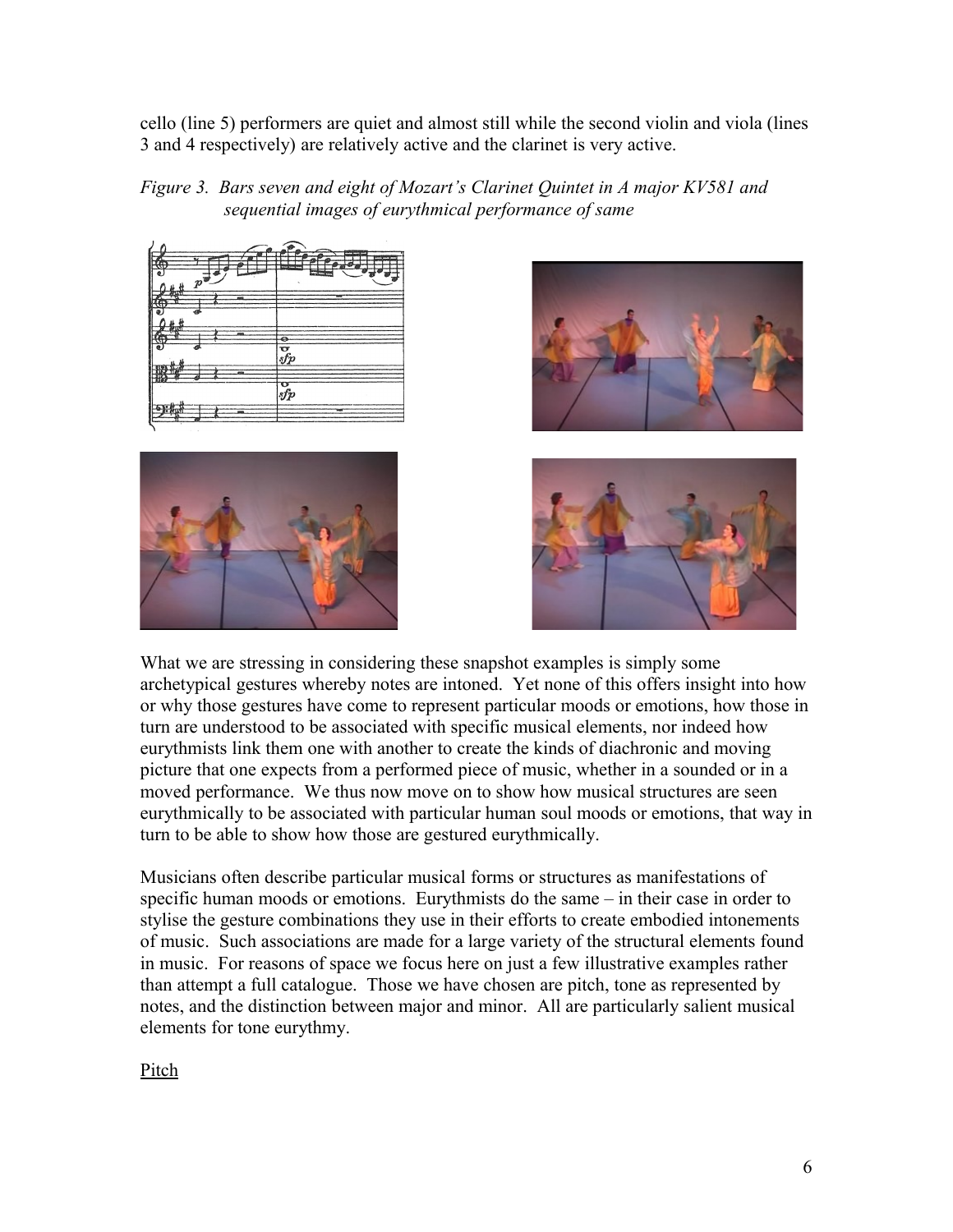In their synthesis of the results of sixteen studies that have examined how people explain the relation between musical elements and emotions, Gabrielsson and Lindström (2001: 235-241) found a persistent association of qualities such as happiness, gracefulness, excitement and triumph with ascending pitch, and of sadness, dignity and solemnity with descending pitch. Similarly, Zuckerkandl (1976: 90) suggests an association of relative warmth and brightness marking the distinction between pitches – implicitly greater warmth and brightness being associated with higher pitch. Music psychologist Sloboda (1990: 62), in a chapter on music, language and meaning, suggests that "movements away from the tonic, particularly upwards [in pitch], are suitable for expressing outgoing emotions, whilst movements towards the tonic [therefore downwards in pitch] signify rest or repose."

Interestingly, these ideas parallel Steiner's (1998 [1924]) indication to eurythmists to associate ascending pitch with qualities of lightness and therefore with outward radiating activity, and to associate descending pitch with qualities of darkening and therefore with gestures of interiorisation. In practice, eurythmists symbolise those emotive qualities by relating high and low pitched sounds to each other through respectively upward and downward arm movements, implying that lightness is found stretched up above while darkness is found compressed down below.

*Figure 4. Archetypical eurythmy gestures for musical shifts from higher to lower pitches*



*High pitch Mid pitch Low pitch*





Following Steiner (1998: 32; 125) and as can be seen in figure 4, eurythmists not only move their arms through the vertical axis in order to express pitch. They also direct their hands in those movements: fingers extended albeit not quite taut) and facing outwards as the arms are moved upwards is used gesturally to represent increasingly higher pitch and a sense of outward radiation as is understood to be associated with happiness and lightness; hands rounded and facing inwards as the arms are moved downwards is used gesturally to represent increasingly lower pitch and a sense of inwardness and reflection that is associated with melancholy or dark despondency.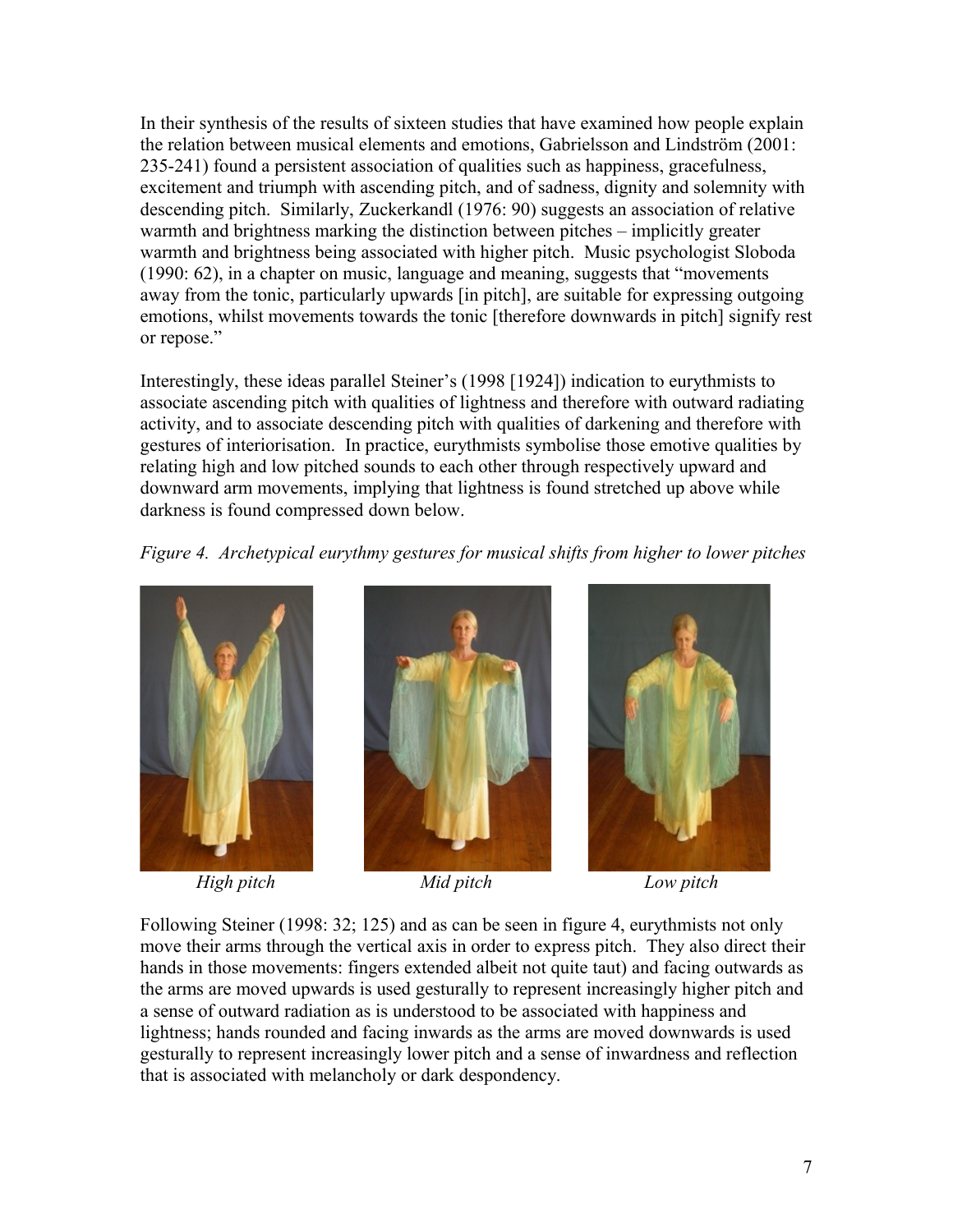## Tones as represented by notes and gestures

In figure 2 we showed a set of quite formal gestures representing the particular tones that each eurythmist performed for their respective instruments. These tones (or notes as they appear in the score) are part of the A-major scale. Each of the tones is represented eurythmically by particular gestures that are specific to each tone and the scored note designating it. Thus, as is shown in figure 5, the tone/note A is represented by the arms being placed at 54◦ from the plane running through the upright axis of the performer's body and extending directly to the front and back. Similarly C sharp is represented by the arms being parallel to that upright body-axis plane (in this instance the sharp is represented by the hands bent upwards), and E by the arms being placed at 72◦ from that plane.

*Figure 5. Archetypical gestures for the three tones comprising the A major chord – all set in the octave stretching across the standard middle C in 'Concert pitch'.* 





Tone/note 'A' Tone/note 'C#' Tone/note 'E'  $54°$  from body-axis plane parallel to body-axis plane  $72°$  from body-axis plane



Looking again at the image in figure 2, we can see the first violin in the forefront left performing E (72<sup>°</sup>) and the second violin (forefront right) performing C-sharp (parallel arms but bent to signify the sharp).

However, one needs also to recognise that, since in any melody one will find changing pitch, often indeed crossing octaves, the gestures for each tone need to be modified to indicate the pitch at which they are scored. Thus, for example, A at a pitch three semitones below standard middle C (that is middle C in Concert pitch), nine semi-tones above it and twenty-one semi-tones above it are represented respectively as in figure 5 below. In all instances the 54◦ angle is there, but the positioning of the arms is lower or higher, representing more inwardness at lower pitched A tones and more radiant exteriorisation at higher pitched A tones.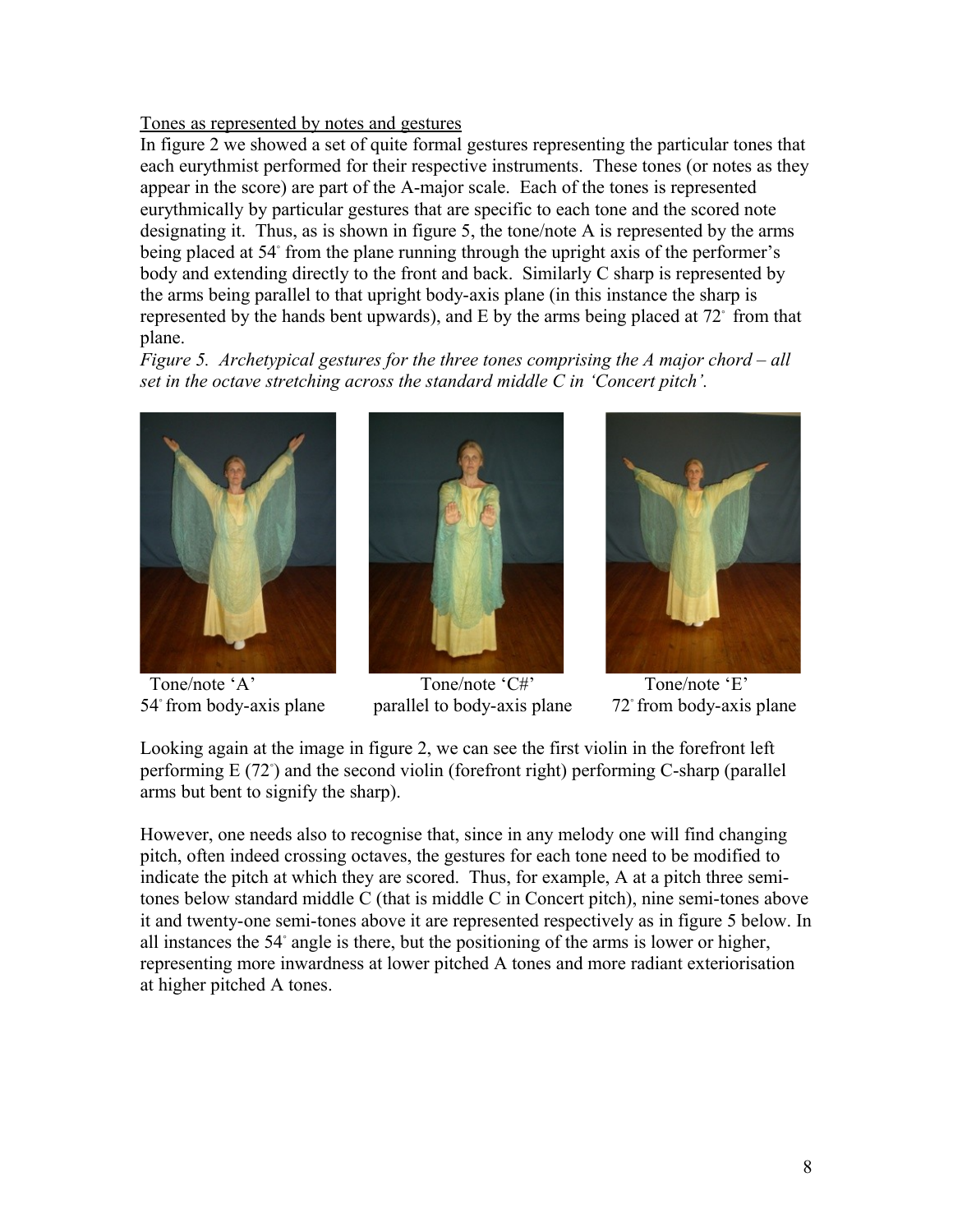*Figure 6. Three different gestures of A tone, depending on relative pitch (3-octave range)*



above standard middle C) above standard middle C) below standard middle C)



Tone/note A (21 semi-tones Tone/note A (9 semi-tones Tone/note A (3 semi-tones





Tone/note A (9 semi-tones above standard middle C) 54◦ angle now more clearly visible between body-axis plane and each arm

The kinds of combination of pitch and tone that are demonstrated in figure 6 can of course be seen within the more dynamic movements of the four string instrument performers in the first five bars of the Mozart Clarinet quintet, and particularly within the quite rapid movements of the performer representing the clarinet in bars seven and eight, where the score requires a run of twenty three quickly sounded notes (including quavers and semi-quavers) ranging in pitch for the clarinet from the clarinet's G below middle C up to its A over two octaves higher and then down the scale again.<sup>[5](#page-8-0)</sup> Importantly,

<span id="page-8-0"></span> $5$  These are notated for an A-clarinet, meaning that they are notated three semi-tones lower in pitch from a score that is notated according to Concert pitch and which one would see in the score for all instruments other than those, such as the A-clarinet, B-flat trumpet or E-flat soprano cornet, that are described as transposing instruments. This is significant because, for eurythmy, each tone at each pitch level is associated with a particular gesture (although in relative terms relating to pitch). There is an incomplete analogy here between the way as each tone at each pitch level vibrates at its own particular frequency (e.g.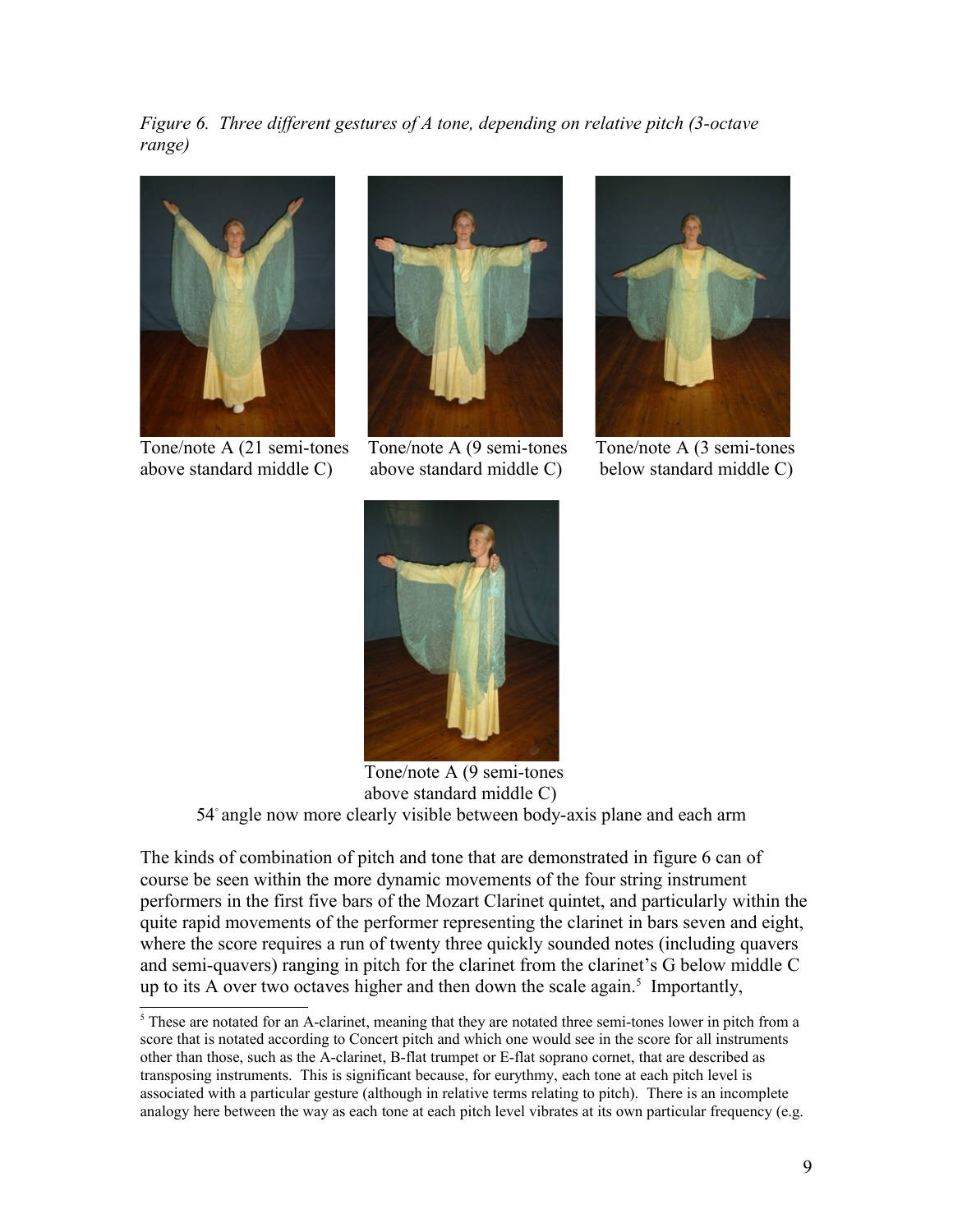however, the gestures flow one into another, just as in sounded music the intoned sounds flow into one another rather than being performed in sharp staccato. As indicated earlier, eurythmists also gesture tones at their respective pitches in a way that tends briefly to precede the sounded version and also to continue as if fading after it.

#### Majors and minors

In much the same way that higher pitches are understood to represent a soul mood that is quite distinct from that associated with lower pitches, so are major harmonies and minor harmonies understood musically to represent distinct, polar emotional qualities and their expression. They include joy, light, clarity, energy, merriness, confidence, expansion and even triumph for majors; and sorrow, warmth, softness, fear, dreaminess, contraction and despair for minors (see Cooke 1959: 50). To these we can add associations of majors with relative loudness and of minors with quietness or stillness (Turner and Huron 2008). Music psychologists have also established that there is a common sense of such emotional/soul distinctions between the qualities of majors and minors amongst especially children. Pinchot, Kastner and Crowder (1990 in Sloboda 2005: 17), for example, found that children as young as three years of age mapped major and minor chords within a 'happy–sad' continuum. Sloboda 2005: 220) reports too on another experiment, this one conducted by Gabrielsson and Juslin (1996 in Sloboda 2005), where a wider range of musical elements than just major and minor harmonies were considered. That study sought associations between each of four particular moods (happiness, sadness, seriousness and excitement) and diverse musical elements. Like Pinchot et al (1990 in Sloboda 2005) it concluded that major and minor were respectively associated with happiness and sadness. Gabrielsson and Lindström (2001: 229) too have reported finding a binary set of associations of major-happy and minor-sad, in that case where listeners were played exemplary chords and also where they were asked to comment on the moods suggested by recorded musical performances.

the A above middle C in Concert pitch – the middle images in figure  $6$  – vibrates at a frequency of 440Hz; middle C at 261.62557Hz; etc.). For eurythmy, however, the gestures are in relative terms: if a piece includes As in a range of five octaves, the pitch gestures will be different from those for a piece with As in a range of just three octaves, although the tone gesture (i.e. the angle from body-axis plane) will not change. In other words, while pitch gestures are performed in relational terms, tone gestures are performed eurythmically in absolute terms. Eurythmists thus transpose into Concert pitch any scores not so scripted so that they can perform them in Concert pitch tones.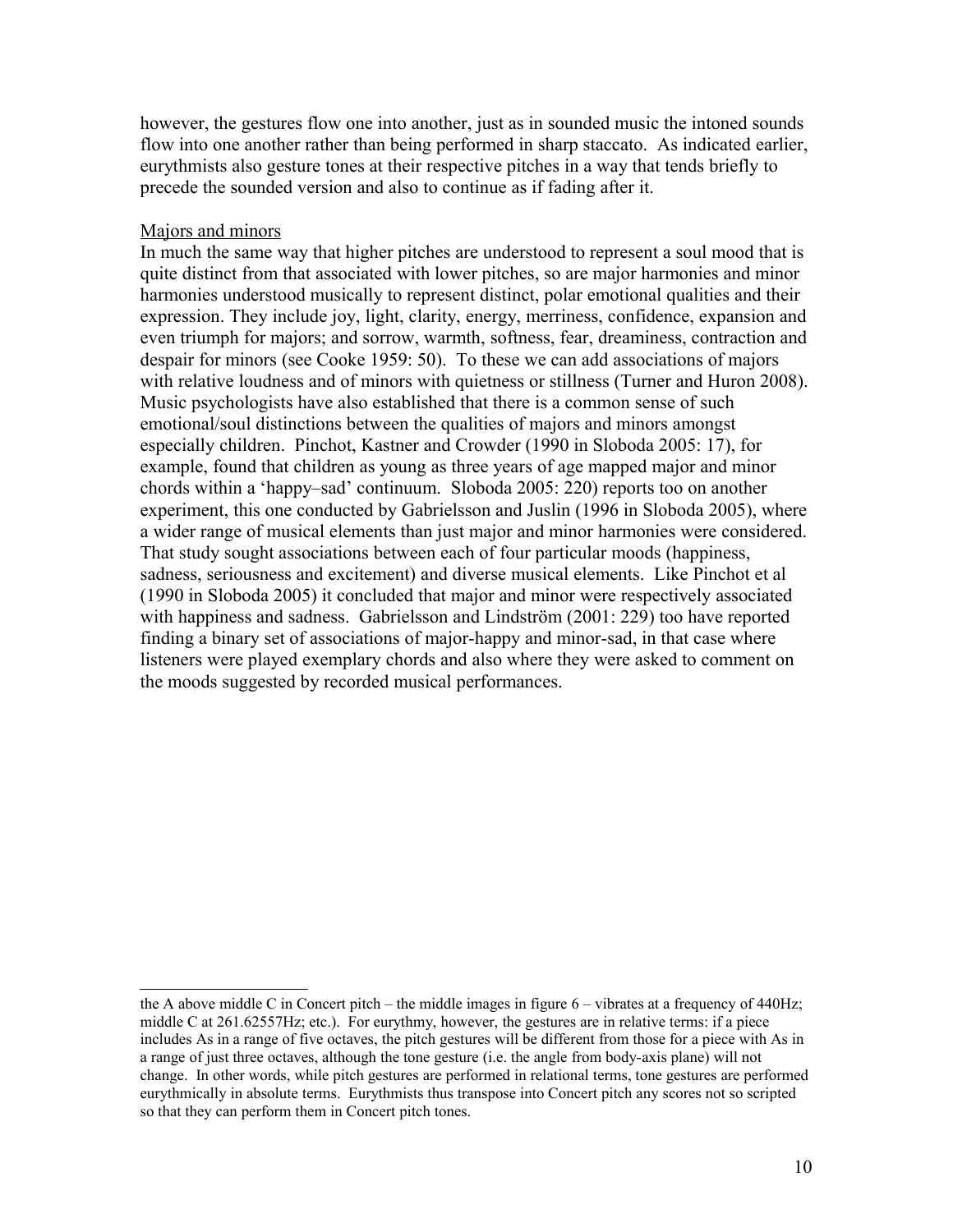



*Archetype for Major chord Archetype for Minor chord*

Musically, all major and minor chords are played by intoning a combination of the tonic of the particular chord plus the third and the fifth noted tones (in the case of the minor it is a minor third). This means that all three tones have also to be intoned bodily by a eurythmist performing such a chord. Moreover, the happy outgoing mood of the major is represented by what eurythmists describe as radiating gestures which they perform by extending the right arm and hand forward and outward, with the left arm and hand also extending but from behind the right arm and pushing it forward (figure 7). In contrast, the sad inward mood associated with a minor chord is represented by contracting gestures that are performed by the left arm being curled inwards towards the body and the right arm closing around it in turn and, that way, encircling it and creating a sense of containing closedness.

# **Structures, their transformations and agency**

The examples we have presented above all demonstrate how tone eurythmists associate particular soul moods or emotions with specific musical elements, and with the structures of which those elements are part. The examples also show how eurythmists work consciously to transform those musical elements and structures from their scripted and sounded forms into body movements that are themselves formally structured in terms of the ways they are understood to represent their associated soul moods. The examples above show further how eurythmists do this in similar but differently formed ways from how sound-performing musicians do it.

Adapting Levi-Strauss's (1978) culinary triangle, we show below how tone eurythmists understand the relationship between sounded and bodily performed music, which they regard as structural transformations of one another and indeed of scripted music too – transformations that they agentively and consciously work to create. It is precisely because of that perceived relation between sounded and corporeally moved musical structure, and the fact that both are understood to reveal the soul moods that are imbedded in any piece of music, that tone eurythmists always work closely with regular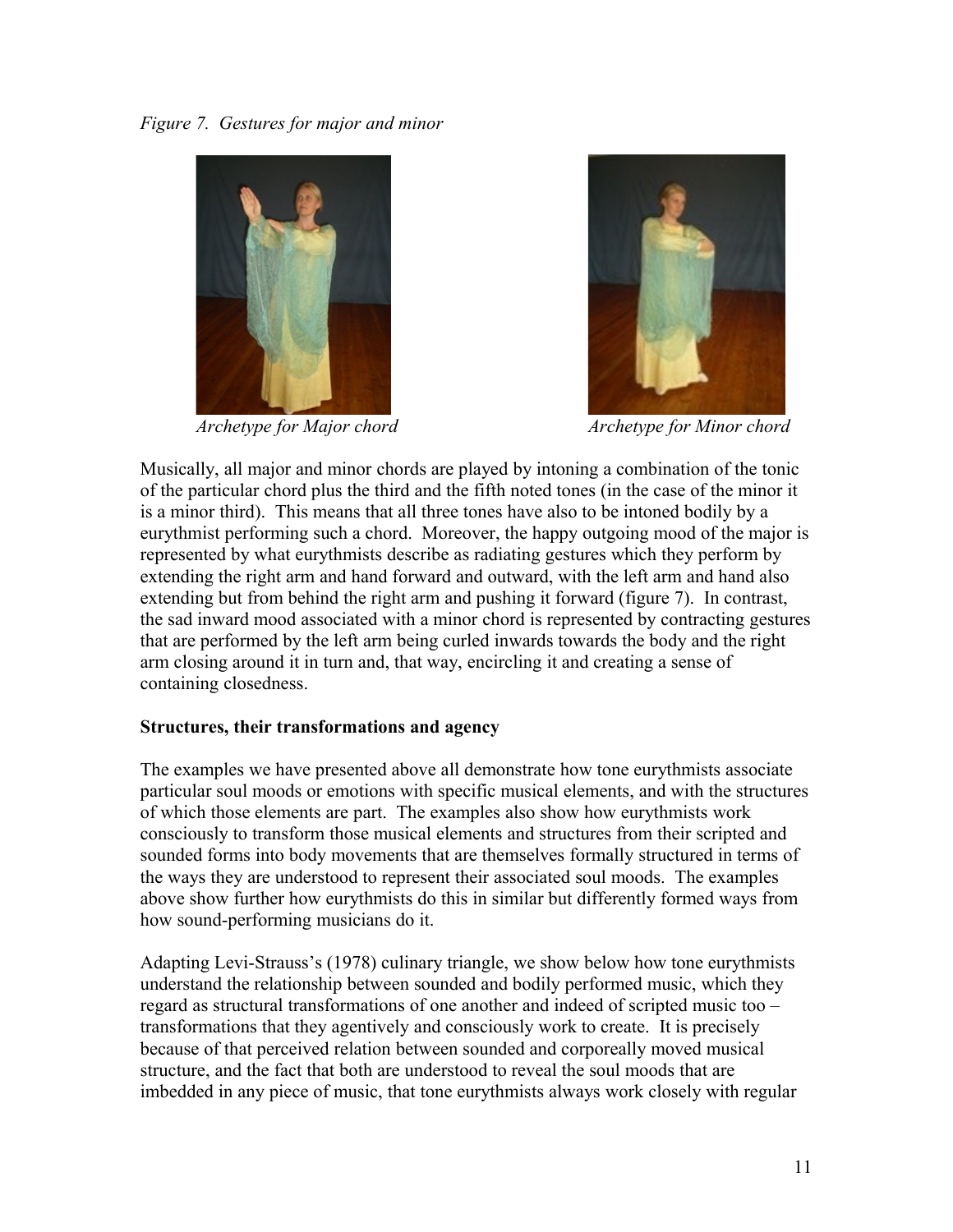musicians when creating a eurythmy performance and indeed when performing it. They understand that the soul moods said to be imbedded in each piece of music need to be transformed from what is imbedded in the script/score into both sounded and bodily moved performance structures, and that doing that in collaboration enhances the extent to which those can be conveyed in performance precisely because the sounded and moved performances are transformations of one another as much as they are each transformations of the score.



Levi-Strauss's (1978) culinary triangle provided an important summary statement of the ways that a structuralist analysis of food and its preparation can be seen in terms of a kind of transformational grammar of the culturally structured meanings of cooking for all human society. For Levi-Strauss, as the diagram in figure 8 indicates, raw food is transformed into either cooked or rotten food through the media respectively of air (through smoking it) or water (through boiling it). Equally, however, water is a medium that transforms raw food into rotten food, while fire transforms it into roasted food which can be seen – according to Levi-Strauss (1978) – as a form of raw food since it has been exposed to very limited air and to no water at all.

While Levi-Strauss's argument about such transformations allow us to understand the transformative relation between diverse myths about food and its preparation, what is important for our present argument is that all these transformations – other than that from raw into rotten – are produced by human intervention. Yet none of that intervention can be understood to have been undertaken agentively by actors who have an explicit consciousness that it will bring about a structural change/transformation. While cooking (whether roasting, smoking or boiling) foodstuffs is an activity that many humans of course undertake, a conventional structuralist analysis treats that activity as, at most, a functional one that is also consistent with a set of culturally constructed binaries. It does not see the activity as something undertaken by actors who consider their efforts as intending to effect structural transformations. Such analysis does not consider that such actors might consciously be intervening to bridge a cultural divide between nature and culture, or indeed between different cultural forms/structures. It is only the external analyst who sees it that way and who then presents a structuralist explanation in terms of the principles of structural transformation, which means that the actors are effectively regarded as cultural dupes.

Just as those who cook food produce structural transformations, eurythmists too actively engage in processes that produce such transformations. In this instance they are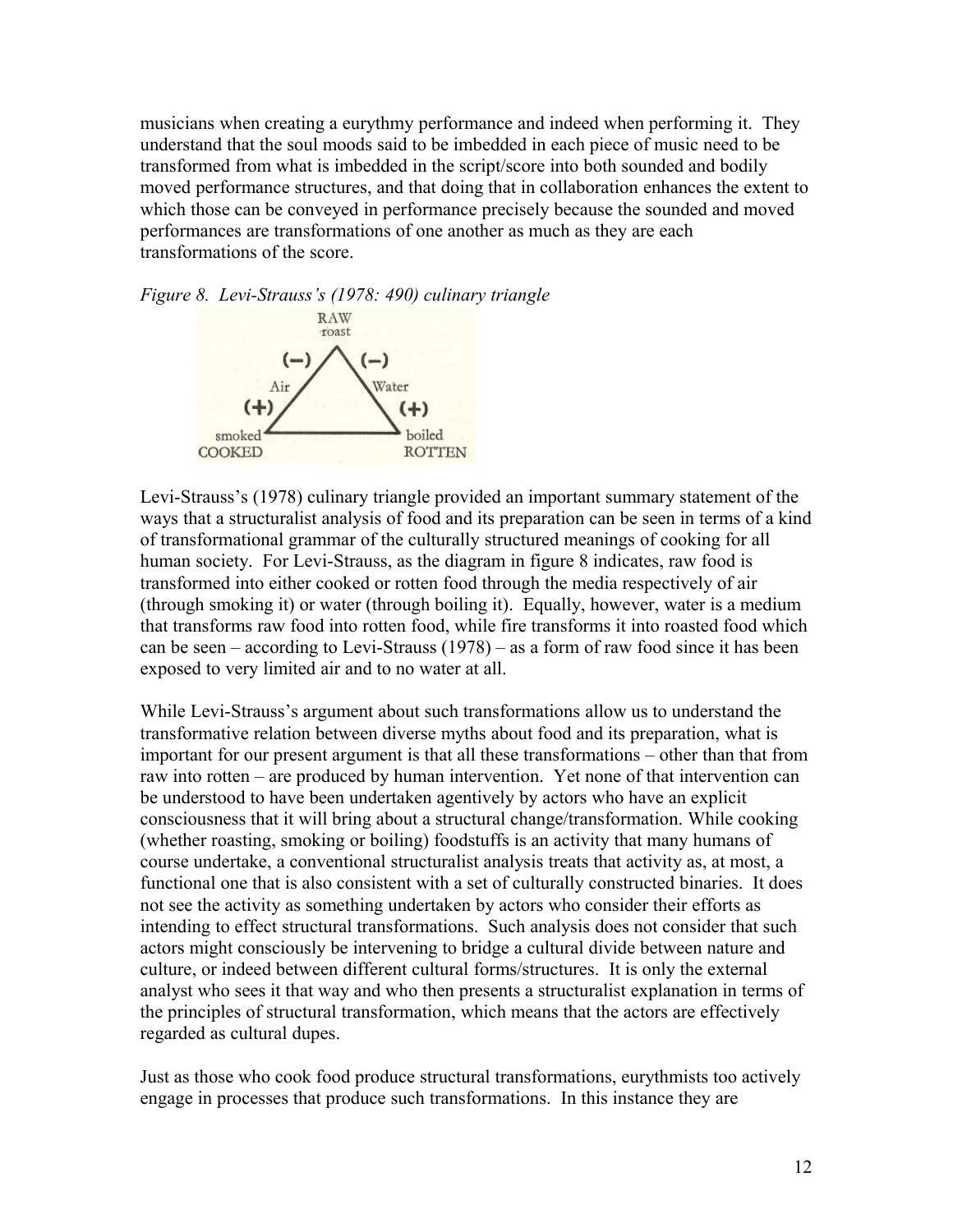transformations of musical scores as well as musically sounded performances into bodily performances of the musical elements that the scores and soundings represent, and of the soul moods understood to lie behind them – in a sense those soul moods are deeper level structures. This can be represented by an adaptation of the culinary triangle model:

*Figure 9. Eurythmists' musical triangle*



Adapting the triangle model as in figure 9 indicates how eurythmists understand the relation between scripted, sounded and bodily performed music, or what might otherwise be described as the relation between music (or a piece of music) itself, and its performance by musicians and by eurythmists. What figure 8 shows is that the 'raw' version of music (the music and soul moods imbedded in a script or score $\epsilon$ ) is transformed through an auditory medium into sounded music and through a visualisable body-movement medium into eurythmically embodied (visual) music. Moreover, just as the culinary triangle represents smoked and boiled food as transformations of one another, so does the eurythmical musical triangle enable one to recognise how sounded and embodied music can be seen as transformations of one another – both are transformations of the scored music, but through different media, and both are therefore transformations of each other in the sense that they are differently structured modes of representing the soul moods that inhere in the music.

In this instance, moreover, the transformations must be understood to be consciously effected by the human agency of musicians and eurythmists, an agency that works explicitly not simply to make music audible or visible but also to transform the soul mood structures represented in musical scripts/scores into sounded and gestured structures, albeit through different media. Both accomplished musicians and eurythmists do this so that they can reveal the various soul moods that they understand are imbedded in the elements of each piece of music and indeed in the piece as a whole.

Eurythmists in particular explicitly see their practice in precisely those terms. They describe as structured all of what they draw on and they describe as structurally transforming all of what they do. That they describe their actions thus suggests that what

<span id="page-12-0"></span><sup>6</sup> A score is, however, itself hardly 'raw', since it is the product of a human composer's soul mood that has been transformed by the composer's intervention into a score; it cannot thus be seen as wholly 'natural'. But, to return to the food analogy, raw food is itself almost always a product of human intervention. A living animal has first to be slaughtered (or hunted and slaughtered) before parts of it become raw food; a vegetable, grain or fruit has first to be harvested (and, in the case of grain) threshed before it becomes a raw food.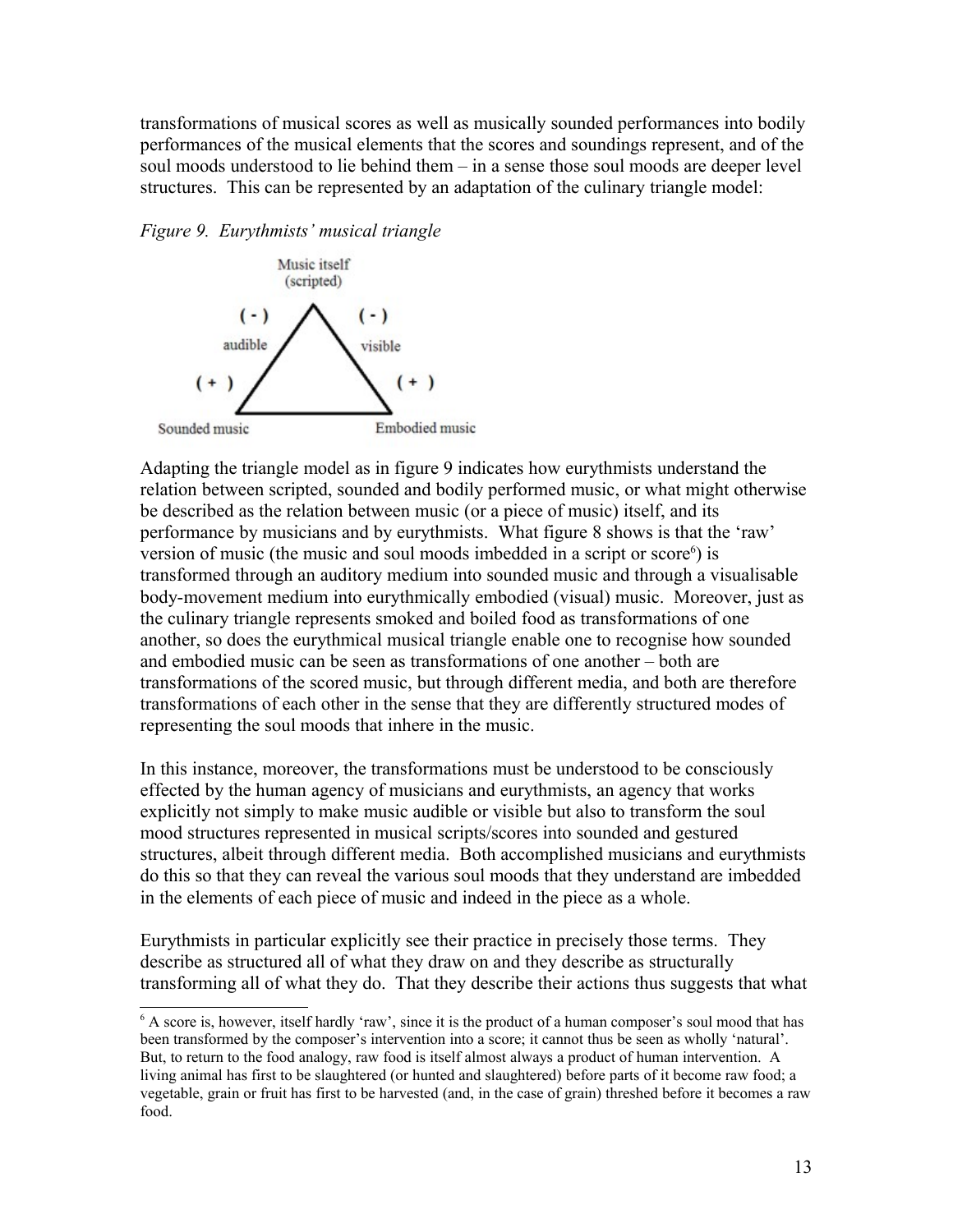we have here is an example of conscious human agency explicitly effecting structural transformations in and of themselves, rather than doing so only implicitly and in a way that appears to be the assumption behind conventional structuralist analysis.

Why might this be so? Why should we find in eurythmy practice an example where, contrary to conventional structuralist analytical preconceptions, actors are explicitly conscious of and intentionally undertake actions precisely to effect structural transformations?

One answer of course is that conventional structuralist analyses have simply been blinded to the possibility that actors might themselves understand deep structures and how they can be transformed. If that is the case it is probably because structuralist analysts have been trapped by the idea that the kinds of structures that undergird myths and the rules for social behaviour are, like the structures of language, so deeply imbedded below the surface of social relations and mythical stories that they cannot be recognised by ordinary actors, or indeed even by ritual and other such specialists in the populations whose members subscribe to those myths and social rules. Rather, they need an outside expert to recognise them. Such an approach assumes a rather superior attitude, one that assumes that only etic analysis is able to dig sufficiently below the surface to recognise underlying structures; and that it is only through comparative analysis of a variety of their manifestations in myth etc. that one can recognise transformations of such structures. Such an attitude corresponds, of course, with the condescending assumption that structuralist analysis constitutes scientific study of a kind not accessible to ordinary people and conducted by experts only. The case of eurythmy shows that that is not always true.

A second answer as to why eurythmists are agentive in their working to create structural transformation derives from the fact that, as we pointed out at the very start of this paper, eurythmy is an art form that takes it primary impulses from Rudolf Steiner's anthroposophy. Steiner was himself intensely modernist in the sense that he sought to understand the cosmos in structuralist terms that would enable humans to understand the complex webs of inter-relationships (commonly thought to be synechdochical) between all aspects and levels of the natural world and, most especially, of each individual human's role in that world and how they can and do effect change to the very structures that surround them. Moreover, setting him apart from most other modern scientific thinkers of his period was Steiner's commitment to using that same modern scientific structuralist analysis to understand how what others might call the supernatural world is also inter-related with the natural world; how it affects humans both socially and individually; and also how it is affected by human action and intervention. This intention to regard the supernatural as understandable in scientific terms was also one of reasons for Steiner's break from theosophy, and it remains fundamental to anthroposophy.

Precisely because they see the supernatural as part of the natural world of which humans are of course integrally part, anthroposophists, following Steiner, describe that world as super-sensible rather than supernatural. For them it is a world that exists in reality, yet in a realm of reality that is inaccessible to conventional human senses. It is, nonetheless,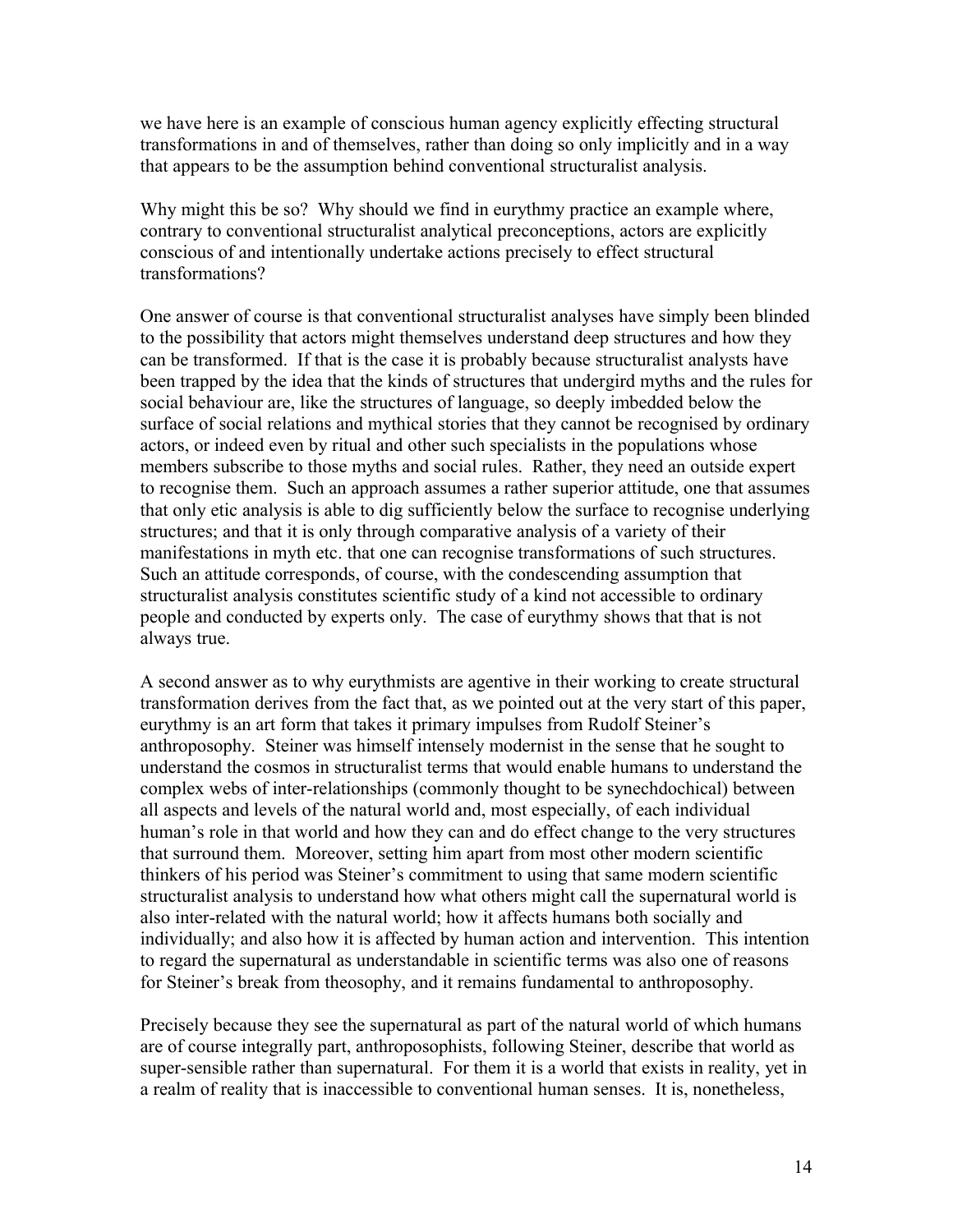understood as a world that influences human action and that is in turn influenced by such action. That is the reason that anthroposophists, as did Steiner, seek to make sense of that supersensible world through finding means to experience it phenomenologically. It is thus also why eurythmy seeks to express corporeally the soul moods imbedded in music – to transform them from an inaccessible realm of visceral reality to a realm of directly visible bodily-sensed reality. And it is why eurythmists agentively transform the structures and structural elements of music, along with the structures of their assumedly imbedded soul moods, into corporeal movement. They do so in order to make possible a sensing of those structures and moods that is not simply through the audible, but also through the visible and – for the performers – through the body itself.

A third answer to the question as to why eurythmists agentively seek to transform structures is one that builds on the second. It relates again to a more general anthroposophical impulse: in this instance it is an impulse to encourage and stimulate the development of individual consciousness to a level where each person both lives in and transforms the world. Ideally, from such a perspective, each modern individual should have been given the opportunity to develop the capacity both to recognise the structures that constrain social and spiritual life, and to work towards modifying those structures through individual human agency (what anthroposophists describe as individual consciousness).[7](#page-14-0)

Returning to the example of tone eurythmy: that practice requires that eurythmists should be able simultaneously (a) to know the music being performed; (b) to expect and be ready for changes that occur in that music; so that (c) they can both move accordingly and, importantly, anticipate the new movements that such musical changes require, even before they are sounded by accompanying musicians.<sup>[8](#page-14-1)</sup> Yet that requirement is an analogy for how to live in terms of anthroposophical principles: (a) to be able to know and understand the structures that constrain social and spiritual life; (b) to be ready, consistently, to recognise and indeed anticipate changes in the ways those constraints affect oneself and those around one; and (c) to be ready and able to adjust one's life pattern to accommodate those constraints whilst also thereby effecting change in the ways they are structured as constraints. By working agentively to effect structural transformations between the three structures of music and its soul moods, of sounded music and of eurythmically performed (visible) music, eurythmy can be seen as analogically acting agentively to facilitate the development of individual human consciousness, thereby to enable people to understand and be able to transform social, cultural and indeed spiritual structures even as they influence human lives.<sup>[9](#page-14-2)</sup>

<span id="page-14-0"></span> $<sup>7</sup>$  This is the ideal towards which teachers in Waldorf/Steiner Schools are supposed to aspire.</sup>

<span id="page-14-1"></span><sup>&</sup>lt;sup>8</sup> It is noteworthy how, even before the sounding of the piece of music used as an example in this paper, one can see the eurythmists actually moving the music – anticipating the sounded music by a split second or two.

<span id="page-14-2"></span><sup>&</sup>lt;sup>9</sup> Interestingly, this idea, from Steiner's early  $20<sup>th</sup>$  century philosophy, is one that – if one excludes his concern with the occult as scientifically observable and understandable – seems to have been present in the work of his pragmatist peers such as Charles Sanders Peirce, William James and John Dewey, and also indeed in the slightly later work of George Herbert Mead. These epistemological links are, however, issues for a separate study.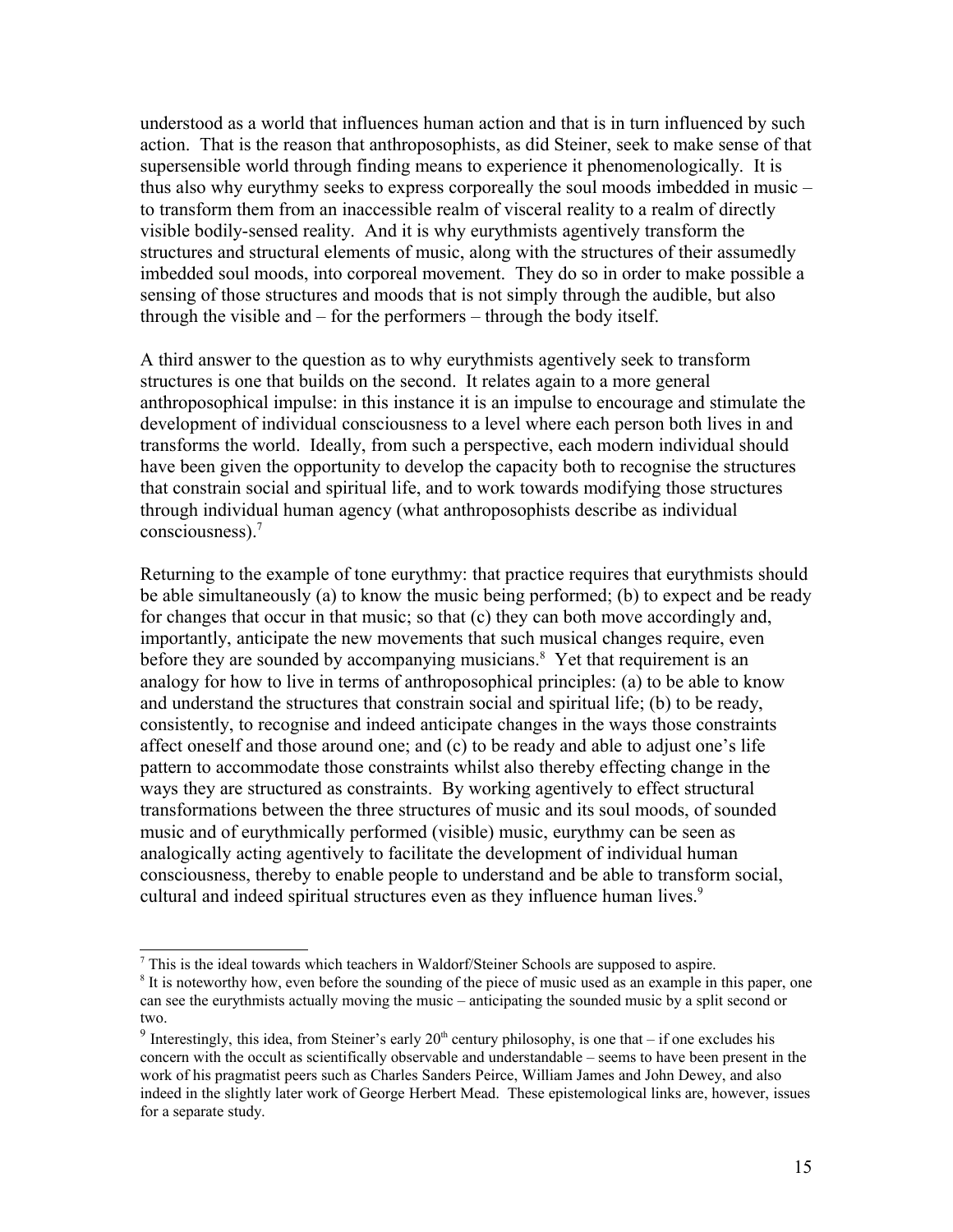In that sense, what we see here is a kind of precursor to Giddens's (1984) conception of the processes of structuration which came from his efforts to find means to close the analytical gap between structure and agency and thereby to recognise the extent to which the two dynamically influence and affect one another. Yet, one could argue that it goes beyond that point – precisely because it offers more than just an analytical model. Not only does it facilitate understanding of processes that constitute what Giddens (1984) called structuration and that can lead to processes of human agency restructuring social and cultural constraints. It also aims to enable individuals:

- to work actively towards being alive to the historical dynamics of those structures even as they constrain;
- to be conscious of the potential of individual human agency to accommodate to and also to transform those dynamic structures; and – most importantly
- to be prepared actively to engage in such transformative efforts whenever they are deemed necessary.

What we have described and argued above is reflected in the fact that tone eurythmy performers are expected always to place themselves at the very cusp of musical change, always listening out for and indeed anticipating shifts in the soul moods of the music they perform. They must do this precisely in order to be able to respond actively to those mood changes, that way to transform them and indeed to take charge of them as the mood changes affect their performances. Read in conjunction with the point we made at the start of our paper, that eurythmy is quintessentially anthroposophical, and thus seeing eurythmical practice as an analogy for anthroposophy's general approach to life, one can thus conclude that anthroposophy's efforts to facilitate the development of human consciousness build on that same notion of placing oneself on the cusp – in this instance so that one is able to read social-cultural structural constraints and anticipate structural change in order to transform behaviour both to accommodate those structures as they change and to transform or at least restructure them and their constraining influences.

Moreover, competent eurythmists need, to phrase it in Giddens's (1984) terms, to be discursively conscious of the reasons for their actions, and also simultaneously practically conscious of how to act in ways that enable them act corporeally in order to embody the changing moods they sense in music and must therefore enact. Similarly, anthroposophy aims to enable individuals to be able to raise all their actions and their reasons for undertaking them to the level of discursive consciousness, whilst simultaneously having and demonstrating the capacity to 'know how to get on' in a sense that might be described as intuitive, a reflection of the habitus or a manifestation of practical consciousness. If that is the case, as indeed it seems to us it is, then it seems that Steiner's work constitutes an as yet unrecognised precursor to contemporary poststructuralist analytical models, one that has – probably because of his concerns with the occult – been ignored by most mainstream analysts, yet one that provides for an understanding of the relationship of agency to structure and for knowing consciously how to act agentively to effect structural change.

### **References**